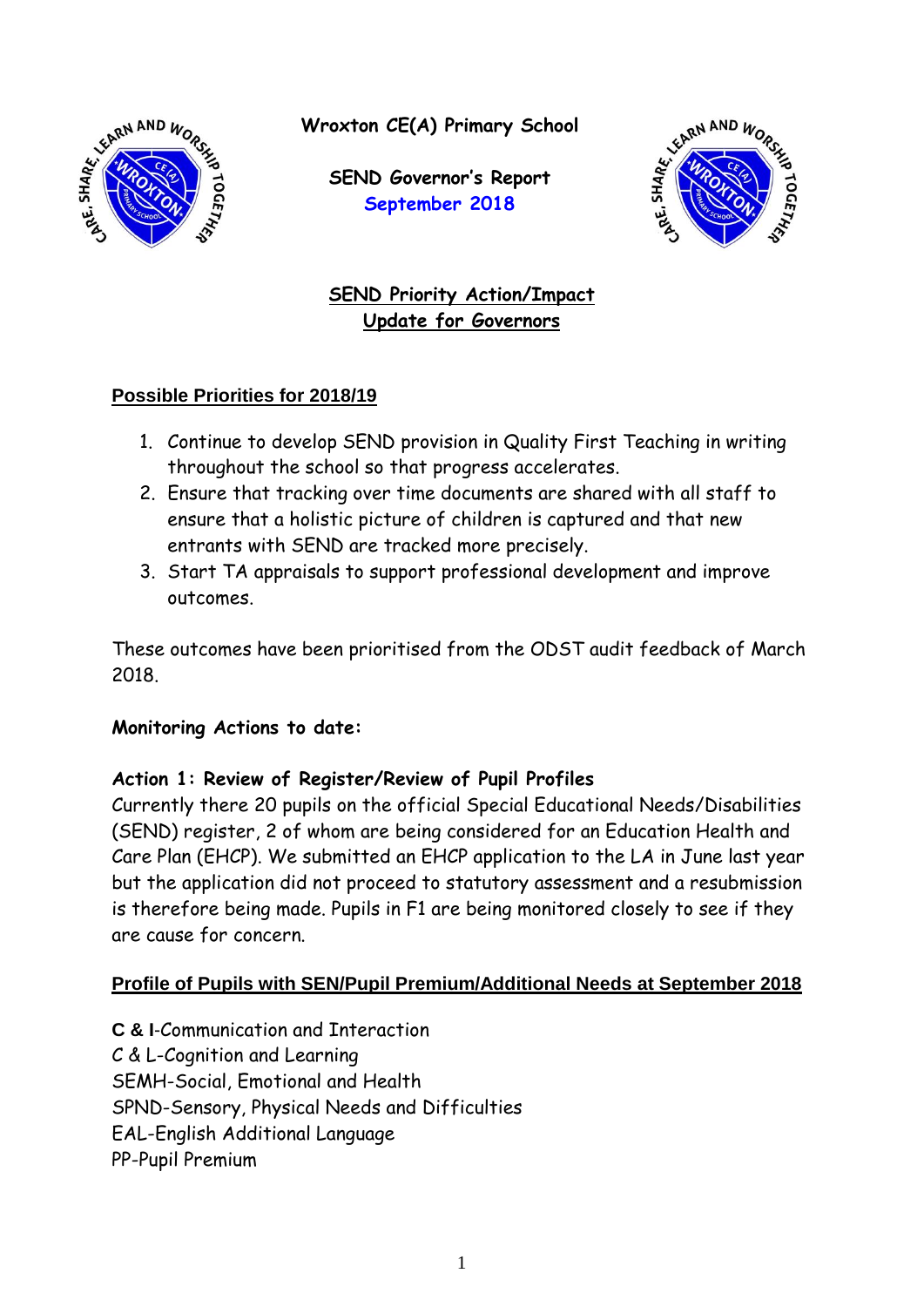### AD-Additional Need

### **Gender of Pupils on SEN Register-September 2018**

| <b>Total Number of Boys</b> | <b>Total Number of Girls</b> |
|-----------------------------|------------------------------|
|                             |                              |

|                              | C & L      |                | C & I       |                | P&S |    | <b>SEMH</b> | CAF/TAC        |  |       |
|------------------------------|------------|----------------|-------------|----------------|-----|----|-------------|----------------|--|-------|
|                              | <b>MLD</b> | <b>SPLD</b>    | <b>SLCN</b> | <b>ASD</b>     | HI  | VI | <b>PD</b>   |                |  | Total |
| <b>SEN</b><br>Support        | 6          | $\overline{2}$ | 8           | 2              |     |    |             | $\overline{2}$ |  | 20    |
| Additional<br><b>Funding</b> |            |                |             |                |     |    |             |                |  |       |
| <b>EHCP</b>                  |            |                |             |                |     |    |             |                |  |       |
| Total                        | 6          | $\overline{2}$ | 8           | $\overline{2}$ |     |    |             | $\overline{c}$ |  | 20    |

#### **Whole School SEND Profile**

20 pupils officially registered with SEND.

**Impact:** Some class groupings have a large number of SEND, this causes organisational difficulties in terms of resources. Schools in Oxfordshire fund the first 15 hours of support at SEND Support levels and securing top up funding via EHCPs/Additional funding is increasingly difficult. Securing the involvement of external agencies to support pupils is challenging many have shifted their criteria for involvement resulting in fewer children at SEND support levels being seen by specialists.

**Action 2:** Caseload reviews-provision mapping per class is being completed. I am currently resubmitting 1 EHCP application and applying for another. CPD has also been booked in conjunction with Swalcliffe Park School. Two members of staff will attend a rolling programme of INSET and they will have responsibility to cascade the information to the rest of the staff. INSET delivered on the 5<sup>th</sup> September focussed on; The Invisibility of Disability and the Impact of Anxiety on behaviour. Many of the children on our register have Disabilities that do not have a 'look' (autism, ADHD, Dyslexia) ensuring that staff are mindful of their duties under the Disability Discrimination and Equalities Acts is crucial in delivering the right care for pupils.